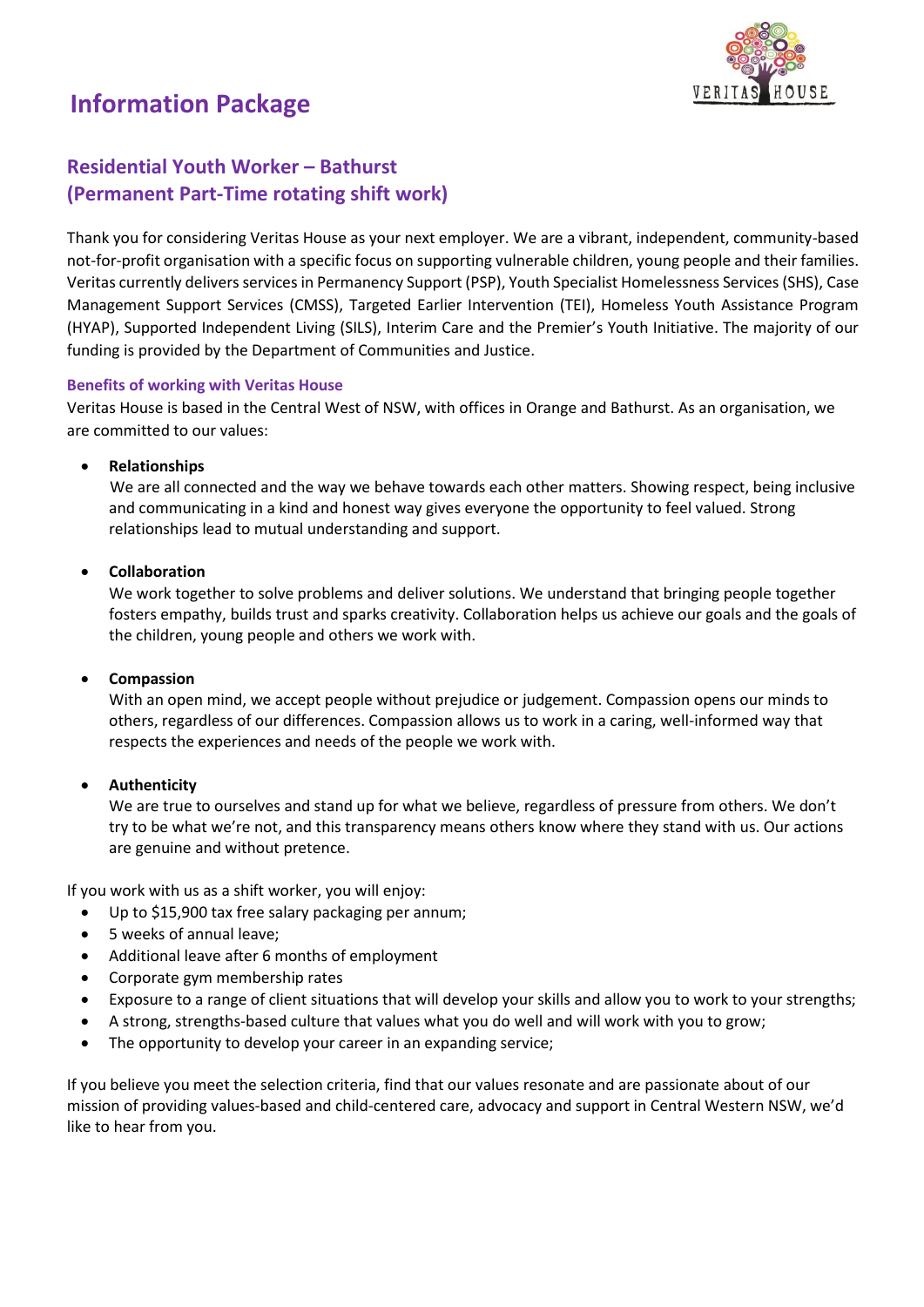# **Position Advertisement**

#### **Residential Youth Worker – Bathurst**

Veritas House is a vibrant, not-for-profit, community-based organisation with a specific focus on supporting vulnerable children, young people and their families. We are looking for a passionate person to join our Specialist Youth Homelessness Service in Bathurst.

Our Residential Youth Workers work an average of 26.075 hours per week over a regular 4 week rotating roster, so you will always know when your shifts are scheduled and can plan your life around them. Residential Youth Workers assist young people in crisis accommodation by:

- Providing supervision and support over a 24 hour roster
- Planning and facilitating options with clients to meet each young person's needs
- Supporting young people to reconcile with family where safe and appropriate
- Providing emotional and practical support

Young people may exhibit trauma, behavioural and other issues or challenging interpersonal skills – these are incredibly rewarding positions that can make a difference to a young person's future.

#### **To apply:**

Send your resume, and a cover letter that includes your response to the following selection criteria:

- 1. What qualifications do you have? (Minimum Certificate IV in Youth Work, Social Work, Community Services or similar & enrolled in a Diploma, OR Diploma OR Degree OR third year in a degree qualification).
- 2. Outline your understanding of Child Protection Legislation and Regulation, including knowledge of the NSW Keep Them Safe Initiative.
- 3. Outline your understanding of Homelessness, what may lead to young people experiencing homelessness and possible barriers to resolving homelessness for young people?
- 4. What challenges are faced by young people experiencing or potentially experiencing homelessness and what behaviours could they demonstrate as a result?
- 5. How have you demonstrated your knowledge of cultural issues and your ability to work with Aboriginal people?
- 6. Explain, using an example, how you have used sound professional judgment and applied initiative when working with clients.
- 7. How would you describe your ability in written, verbal and computer-based communication, including the use of data and Microsoft Office programs?
- 8. What is your availability to work shifts (this role includes sleep-over shifts plus regular shifts scheduled over a 24 hour, 7 day roster)?
- 9. Please outline any previous experience you have working in a Youth Homelessness Service or a residential setting (highly desirable, but not essential).

All employment at Veritas House is subject to a clear Working with Children Check, Full Covid Vaccination & satisfactory National Criminal Screening. You must also have appropriate working rights to apply for this role (working visas of less than 12 months will not be considered).

More information can be found in the Information Packages on our website: [www.veritashouse.org.au](http://www.veritashouse.org.au/)

#### **Applications close at 9.00 am on Monday 23rd May 2022.**

*We hire on merit alone and welcome the true, authentic and diverse person you are.*

We value a team as diverse as our community! Irrespective of your culture, ethnicity, race, gender identity, age, linguistic background, religion, disability or sexual orientation - we welcome the unique contributions that you can *bring to the Veritas House team, and celebrate diversity in everything that makes you, YOU!*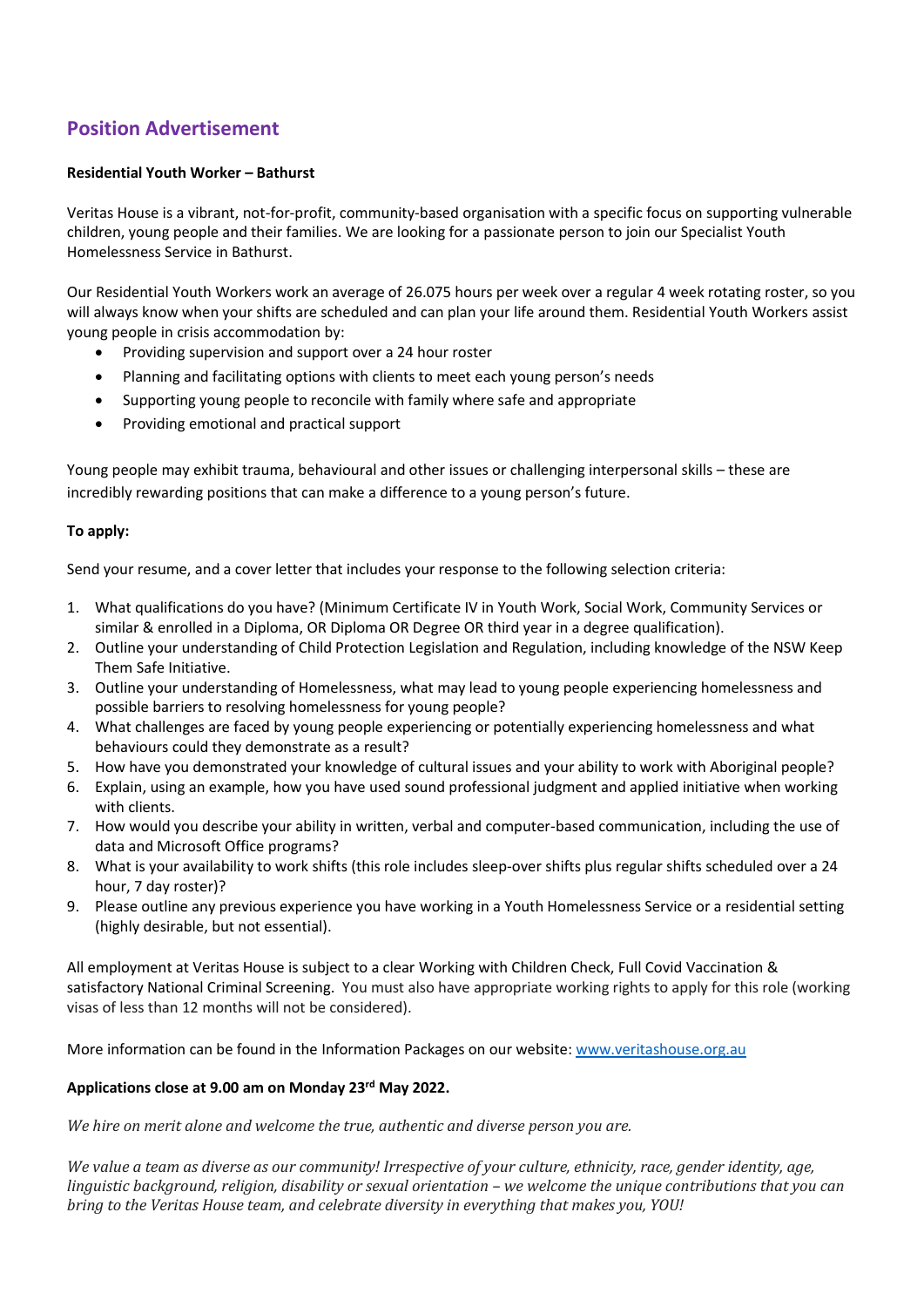# **To apply for this role**

These guidelines aim to assist you in submitting applications for advertised vacancies with Veritas House:

- Carefully read through this Information Package.
- Conduct initial research on the organisation by browsing the website and reading key resources.
- If required, seek clarification or additional information on the organisation and/or theposition.
- Decide whether you possess, and can demonstrate, your skills and experience against the selection criteria.
- When addressing the selection criteria, provide examples to demonstrate and substantiate your claims. Examples should outline a situation, identify the action you took, and summarise the subsequent result. Keep your responses concise and in addition to yourresume.
	- o Try using our Selection Criteria template on our website for assistance.
- Be aware of the closing date. If, for any reason you cannot submit your application by the closing date, you should ring the contact person to see if a late application will be accepted.
- If you require any special arrangements (e.g. wheelchair access, hearing or visual aids) when attending interview, please discuss these with the contact person when the interview is being arranged.

# **What you need to include in your application**

Veritas House uses a streamlined approach to recruitment. **All applications require**:

- 1. A Cover Letter introducing yourself and outlining your interest in the position
- 2. Statement addressing each of the Selection Criteria (as listed on the last page of thisdocument). Each selection criteria should be identified with a heading, followed by a paragraph providing examples of how you have met the criteria. (Try using our Selection Criteria Template – available on our website)
- 3. Resume/Curriculum Vitae (CV) that should include:
	- a. contact details including telephone number and email address
	- b. education/qualifications
	- c. an employment history summary including (for each position): i. the employer
		- ii. start and finish dates
		- iii. your position/title
		- iv. your responsibilities and achievements in the position
	- d. professional registrations and/ormemberships

You do not need to submit copies of your identification or qualifications. If required, these will be checked later in the recruitment process.

References do not need to be included in your application. Referees will only be contacted if required, and your permission to contact them will be sought first.

# **Submitting your application**

Applications should be submitted via email (by the closing date and time) to: **employment@veritashouse.org.au**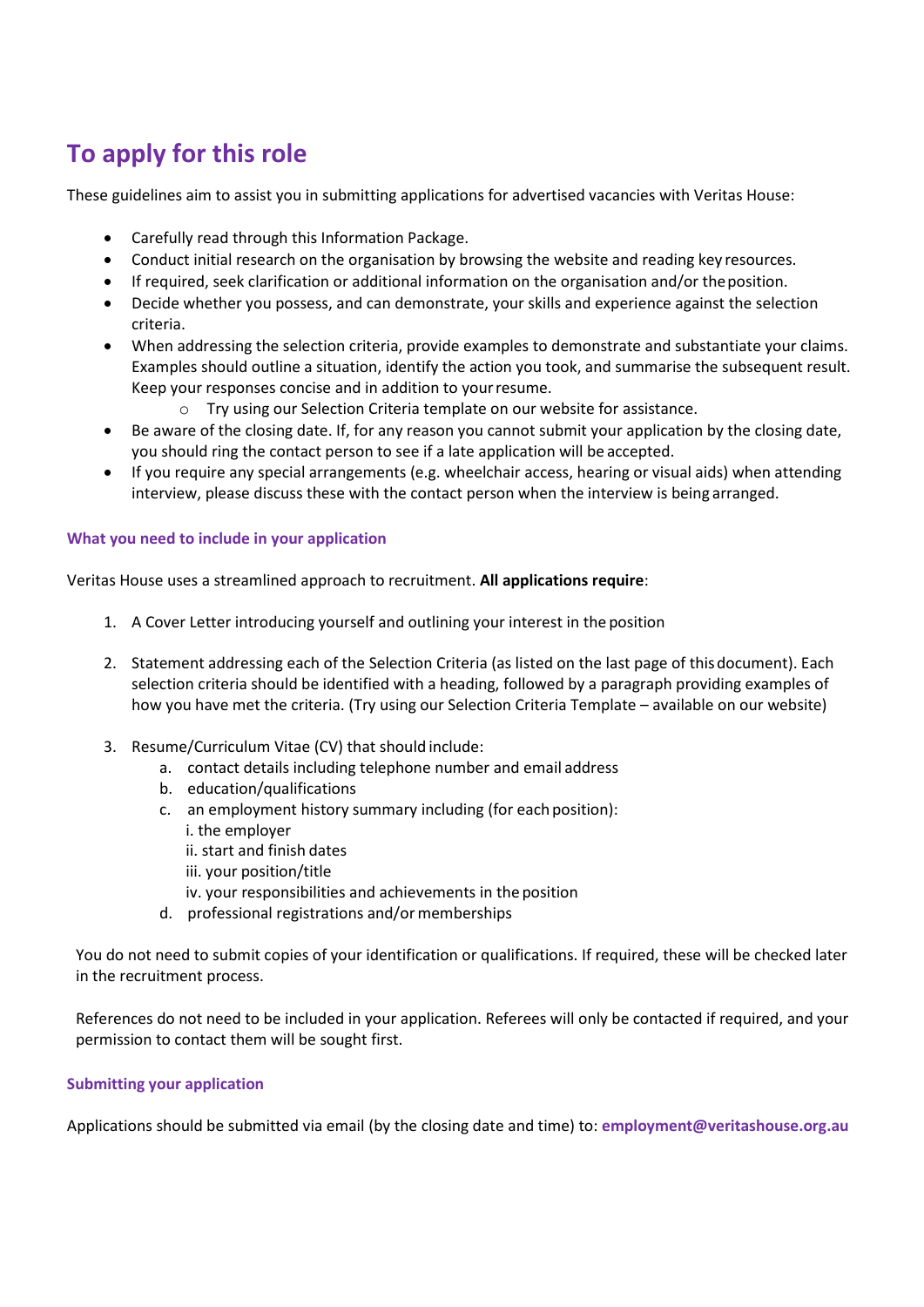# **Position Description**

| <b>Position Title:</b>  | <b>Residential Youth Worker</b>                                     |
|-------------------------|---------------------------------------------------------------------|
| <b>Responsible to:</b>  | Senior Case Worker                                                  |
| Program:                | <b>Veritas House Crisis Accommodation Service</b>                   |
| Location:               | <b>Bathurst</b>                                                     |
| <b>Relevant Awards:</b> | Social, Community, Home Care and Disability Services Industry Award |
| <b>Classification:</b>  | Community Services Employee - Level 3.1 - 3.4                       |
|                         |                                                                     |

#### **Requirements:**

- Current driver's licence
- Satisfactory NSW Working with Children Check and Criminal History Check
- Possession of at a minimum, Cert IV in Youth Work or similar, Diploma in Youth work or similar, and progress towards tertiary qualifications
- Current First Aid Certificate
- Full COVID-19 vaccination

#### **Veritas House Vision**

Our Vision is to contribute to the creation of a socially just and caring community in which every person is safe, secure and valued.

# **Veritas House – Values**

Our core operating values influence the culture and public image of Veritas. They articulate ideals that we aspire to hold ourselves accountable for and offers guidance about how we behave in carrying out our mission.

# • **Relationships**

We are all connected and the way we behave towards each other matters. Showing respect, being inclusive and communicating in a kind and honest way gives everyone the opportunity to feel valued. Strong relationships lead to mutual understanding and support.

# • **Collaboration**

We work together to solve problems and deliver solutions. We understand that bringing people together fosters empathy, builds trust and sparks creativity. Collaboration helps us achieve our goals and the goals of the children, young people and others we work with.

# • **Compassion**

With an open mind, we accept people without prejudice or judgement. Compassion opens our minds to others, regardless of our differences. Compassion allows us to work in a caring, well-informed way that respects the experiences and needs of the people we work with.

#### • **Authenticity**

We are true to ourselves and stand up for what we believe, regardless of pressure from others. We don't try to be what we're not, and this transparency means others know where they stand with us. Our actions are genuine and without pretence.

#### **Primary objective of the position:**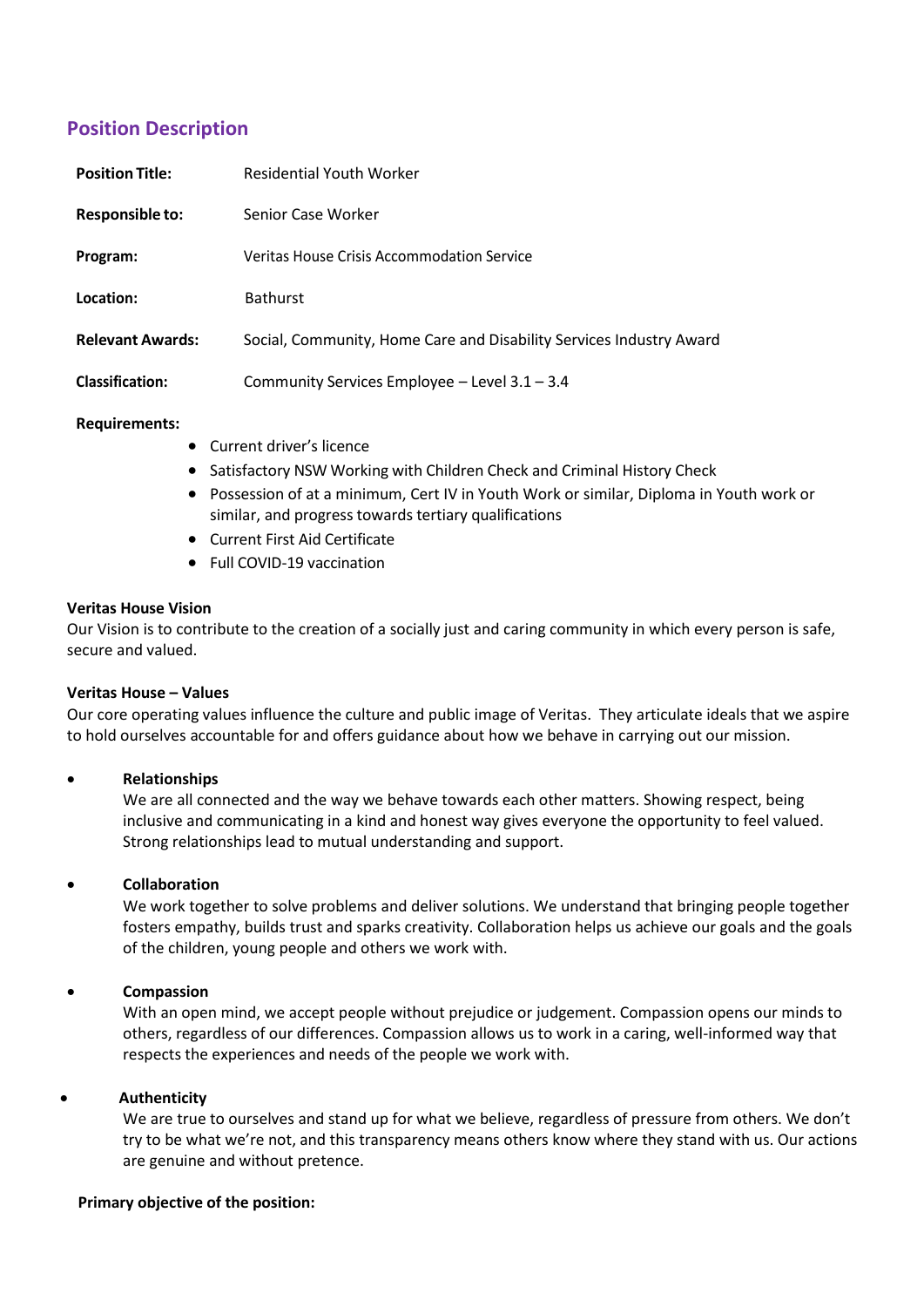To work with young people aged 12-25 who are homeless or at imminent risk of homelessness. To assist clients to work within a SHS Case Management Framework that encourages them to explore alternatives which build on skills in problem solving, assertiveness and self-reliance. Contribute to the achievement of these four SHS Program outcomes:

- people who are at imminent risk of homelessness are identified and supported to remain safely in their existing housing, or to secure stable housing;
- people who experience homelessness are rapidly and safely re-housed;
- people who are in crisis are provided with safe and secure accommodation and supported to access stable housing;
- people who are re-housed after becoming homeless are supported to stay housed.

The SHS delivery framework comprises four dimensions:

- 1. a client-centred approach that places the client at the centre of all service responses;
- 2. evidence-based practice responses in four core areas intervening early to prevent homelessness, rapid rehousing, crisis and transitional responses and intensive responses for complex needs clients;
- 3. SHS service system enablers including; access, service quality, and industry and workforce development;
- 4. links with other human services to ensure SHS responses are part of the broader service system & building/maintaining connections with family and community.

#### **Liaises With:**

Residential Youth Workers, SHS Case Worker, SHS Team Leader, Casual Residential Workers, Administrators, Executive Officers and other government and non-government service providers.

#### **Duties and Responsibilities:**

# **1. Team Participation & Work Management**

- Contribute to the ongoing development of a dynamic, creative and cohesive team, both within SHS and the wider Veritas House team;
- Contribute to the development of solid, equitable and honest relationships that support a strong team approach and to maintain a strong work ethic in personal efficiency and effectiveness at all times;
- Ensure that Veritas House organisational philosophy, values and model are implemented;
- Use supervision, professional development and Veritas House performance accountability processes to enhance outcomes for young people.
- Contribute to the SHS team developing strong collaborative partnerships and clear protocols with agencies and other external stakeholders;
- Promote working relationships that are based on equality;
- Undertake regular consultation with staff working in related areas (both within and outside the service) to ensure effective community networks and linkages.

# **2. Program Outcomes**

- Provide case work & services to young people experiencing homelessness and/or imminent risk of homelessness, enabling clients to address their individual issues, concerns and overcome common barriers;
- Contribute to the development of appropriate planning and accountability processes;
- Contribute to the development of project specific evaluative processes as required;
- Collect program data and contribute to using the data to improve the service to young people and to develop more efficient and effective practices;
- Actively encourage clients and ex clients to participate in decisions about the operation of the service also on issues relating to the long term goals of the service.

# **3. Service Delivery**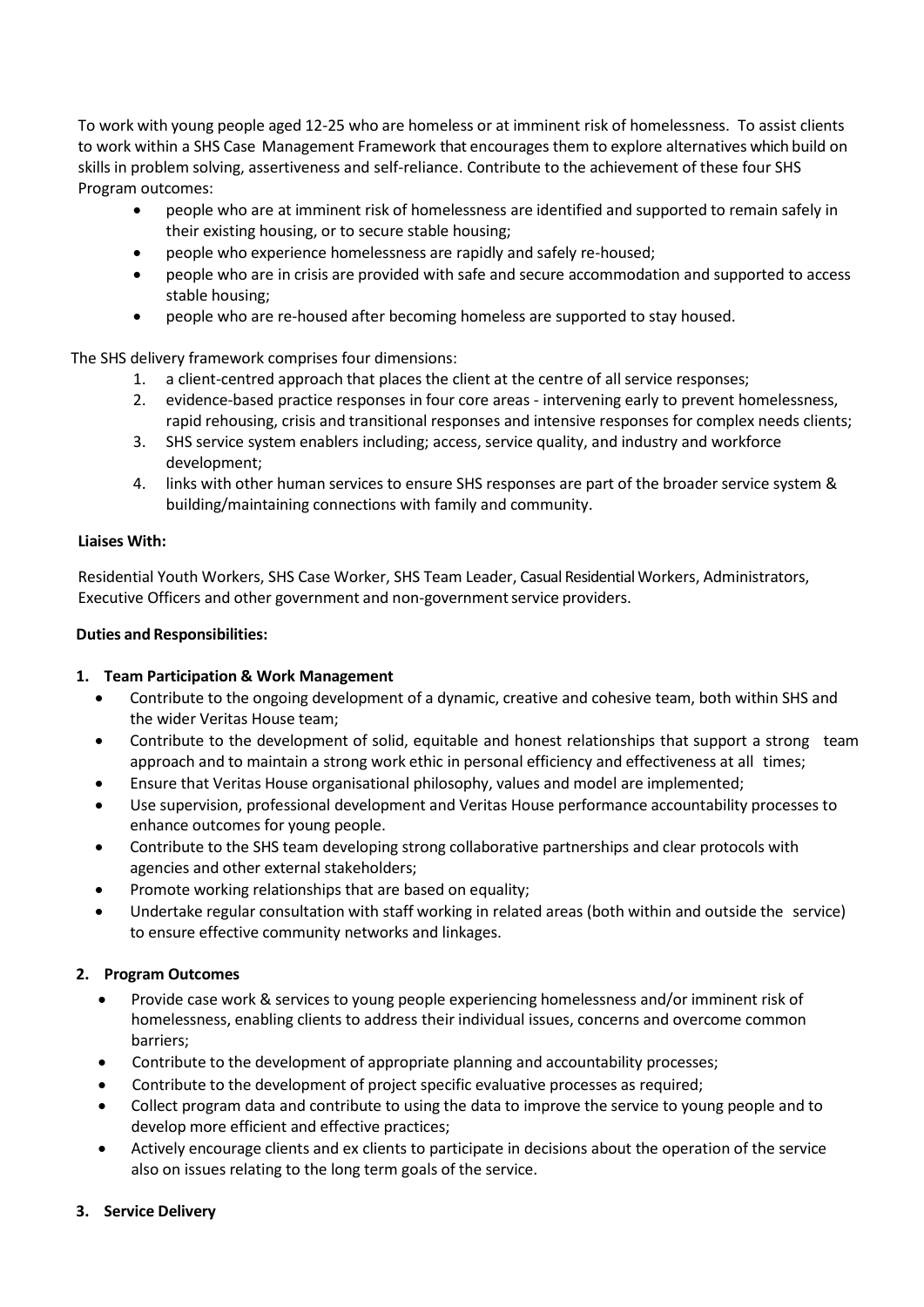- All staff are to support the crisis accommodation service being free from discrimination of any type;
- Ensure that services are accessible and appropriate to young people experiencing disadvantage.
- Use best practice SHS Case Management processes for all clients;
- Provide equitable service delivery;
- Ensure that young people are supported to develop independent living skills;
- Willingness to take young people grocery shopping to meet the resource needs of the program;
- Other tasks e.g. clerical duties, some domestic duties, follow-up etc. must also be done and it is the responsibility of the individual worker to ensure these tasks are completed;
- Act as an advocate on behalf of young people using the service, and offer support where appropriate.

# **4. Cultural Sensitivity**

• Ensure that the service is provided with particular sensitivity to the individual & cultural needs of clients.

# **5. Case Work**

- Create and implement case management plans and have a genuine commitment to achieving outcomes with young people;
- Provide advocacy and support to address legal, financial, counselling, group work, tenancy, emergency relief and other support needs;
- Follow comprehensive risk assessment and safety plans approved by the SHS Team Leader and HEI Operations Manager;
- Document client case plans, and keep appropriate, sensitive and accurate client case notes;
- Empower young people to build on their living skills through structured living skills programs;
- Work with young people from strengths based philosophy to enhance self-esteem, build coping skills and improve cultural awareness;
- Provide basic Counselling;
- Comply with any legislative requirements.

# **6. Accountability**

- Accept line management from the SHS Team Leader;
- Maintain client records and statistical data as required;
- Work within and abide by all policies, practices and guidelines of Veritas House including KTS, Mandatory Reporting and WHS;
- Attend team meetings as requested;
- Have a clear understanding of confidentiality and privacy issues pertinent to service users and the Organisation;
- Recognise and monitor job stress and personal needs as a worker and take active responsibility for your own wellbeing in the workplace.

# **7. Professional Development & Training**

- Attend relevant training and professional development as required;
- Attend team meetings or casework supervision meetings as required;
- Identify and discuss training needs with the SHS Team Leader and have training approved prior to booking or attending the training;
- Provide in-house orientation training to new, casual Veritas House staff;
- Attend as directed, and actively participate in work related conferences, meetings and training courses some of which may be outside the local area and require overnight stays;
- Actively participate in a service evaluation and also staff appraisals: review of job descriptions; identify training needs.

# **8. Child Protection**

• Report to Community Services all cases of suspected risk of significant harm to children and/or young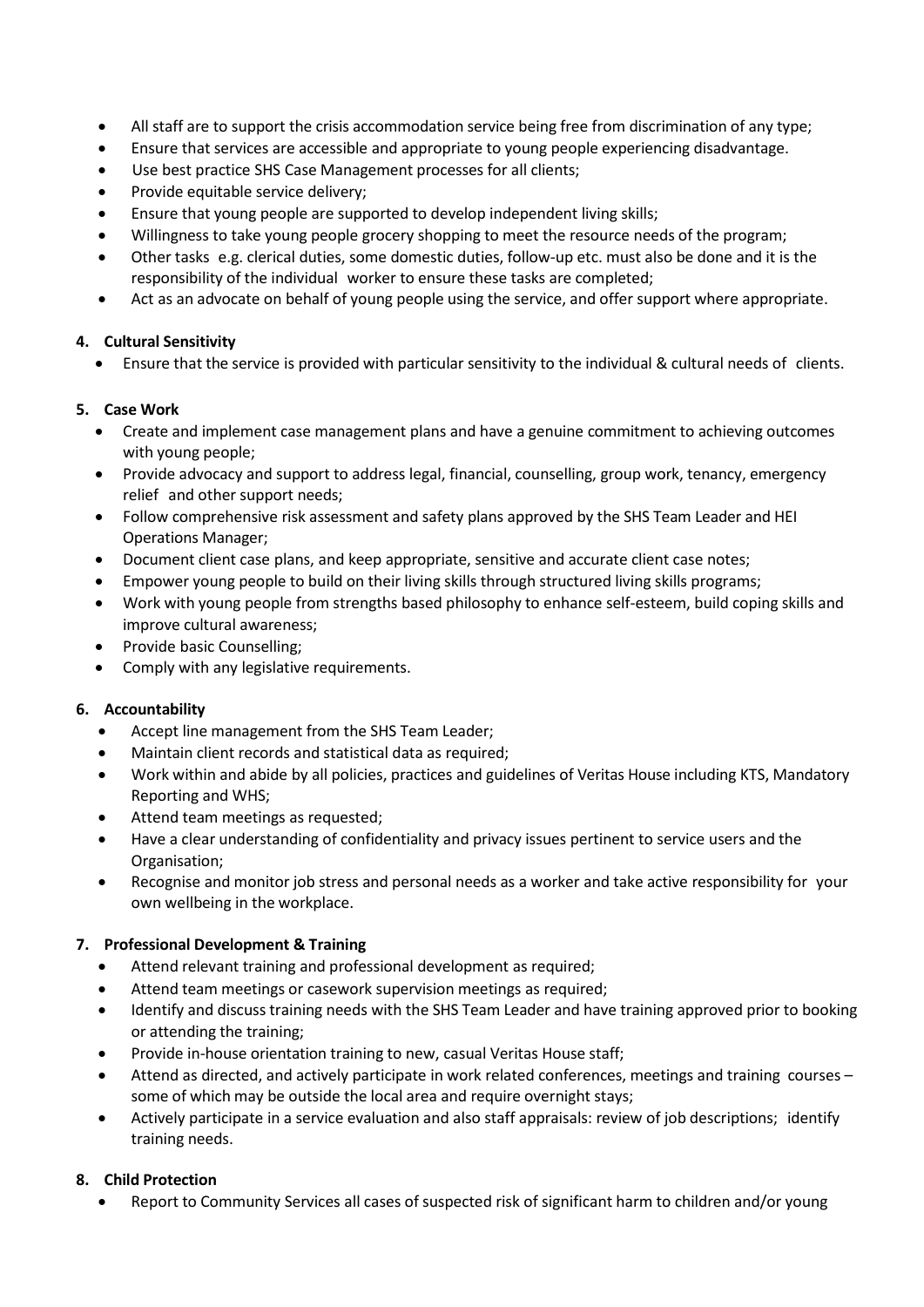people;

• Assist in the reporting and investigation of all relevant issues as prescribed by the NSW Ombudsman.

#### **9. Work within a Legal & Ethical Framework**

- All work must be carried out in accordance with current service policies, procedures, aims and objectives, common law and funding agreement guidelines;
- Maintain and ensure strict confidentiality;
- At all times demonstrate a commitment to the Staff Code of Conduct.
- Comply with all relevant legislation

# **10. Work Health and Safety**

- Participate in WHS consultation and training as required;
- Actively promote safe work practices in the workplace;
- Adhere to Veritas House WHS policies and procedures;
- Report to your Team Leader/Manager and the WHS Officer any near misses via WHS Hazard Reports, or illnesses and accidents via WHS Incident Reports;

# **11. Other Organisational [Requirements](http://www.docudesk.com/deskpdf/pdf-studio/buy-studio-x-now)**

- Contribute to the [promotion of the organisation b](http://www.docudesk.com/deskpdf/pdf-studio/buy-studio-x-now)y [networking](http://www.docudesk.com/deskpdf/pdf-studio/buy-studio-x-now) with interagency partners, business chambers and key stakeholders;
- Work as an active member of the [wider Veritas House team](http://www.docudesk.com/deskpdf/pdf-studio/buy-studio-x-now) assisting in other appropriate tasks as [required,](http://www.docudesk.com/deskpdf/pdf-studio/buy-studio-x-now) or as directed from your Manager;
- Ensure [that your behaviour and practices support and reflect the Veritas House values and promote the](http://www.docudesk.com/deskpdf/pdf-studio/buy-studio-x-now)  [organisation's mission;](http://www.docudesk.com/deskpdf/pdf-studio/buy-studio-x-now)
- Demonstrate a willingness to work reasonable extra hours as required for the benefit of the children, young people and the organisation;
- Ensure the effective [maintenance](http://www.docudesk.com/deskpdf/pdf-studio/buy-studio-x-now) and repair of all property, vehicles and equipment to an appropriate standar[d;](http://www.docudesk.com/deskpdf/pdf-studio/buy-studio-x-now)
- Act as a role model [of professional](http://www.docudesk.com/deskpdf/pdf-studio/buy-studio-x-now) behaviour inside and outside the workplace and in the co[mmunity,](http://www.docudesk.com/deskpdf/pdf-studio/buy-studio-x-now) wherever you can be identified as a worker of [Veritas House.](http://www.docudesk.com/deskpdf/pdf-studio/buy-studio-x-now)

# **CONDITIONS OF EMPLOYMENT**

All Veritas House workers are bound by the terms and conditions contained in the Veritas House Letter of Offer, the Position Description, the relevant Industrial Award(s), Veritas House Policies, Procedures and the Veritas House Staff Code of Conduct, as amended and as endorsed by the Veritas House Executive from time to time.

Veritas House reserves the right to vary this Position Description at any time in response to the changing needs of the organisation, and the occupant will be required to attend to other duties as directed from time to time by an Executive Officer.

# **SELECTION CRITERIA**

# **Essential Criteria:**

- 1. Minimum Certificate IV in Youth Work, Social Work, Community Services or similar & enrolled in a Diploma, OR Diploma OR Degree OR third year in a degree qualification.
- 2. Detailed understanding of Child Protection Legislation and Regulation, including knowledge of the NSW Keep Them Safe Initiative.
- 3. Understanding of Homelessness and risk factors which may lead to homelessness.